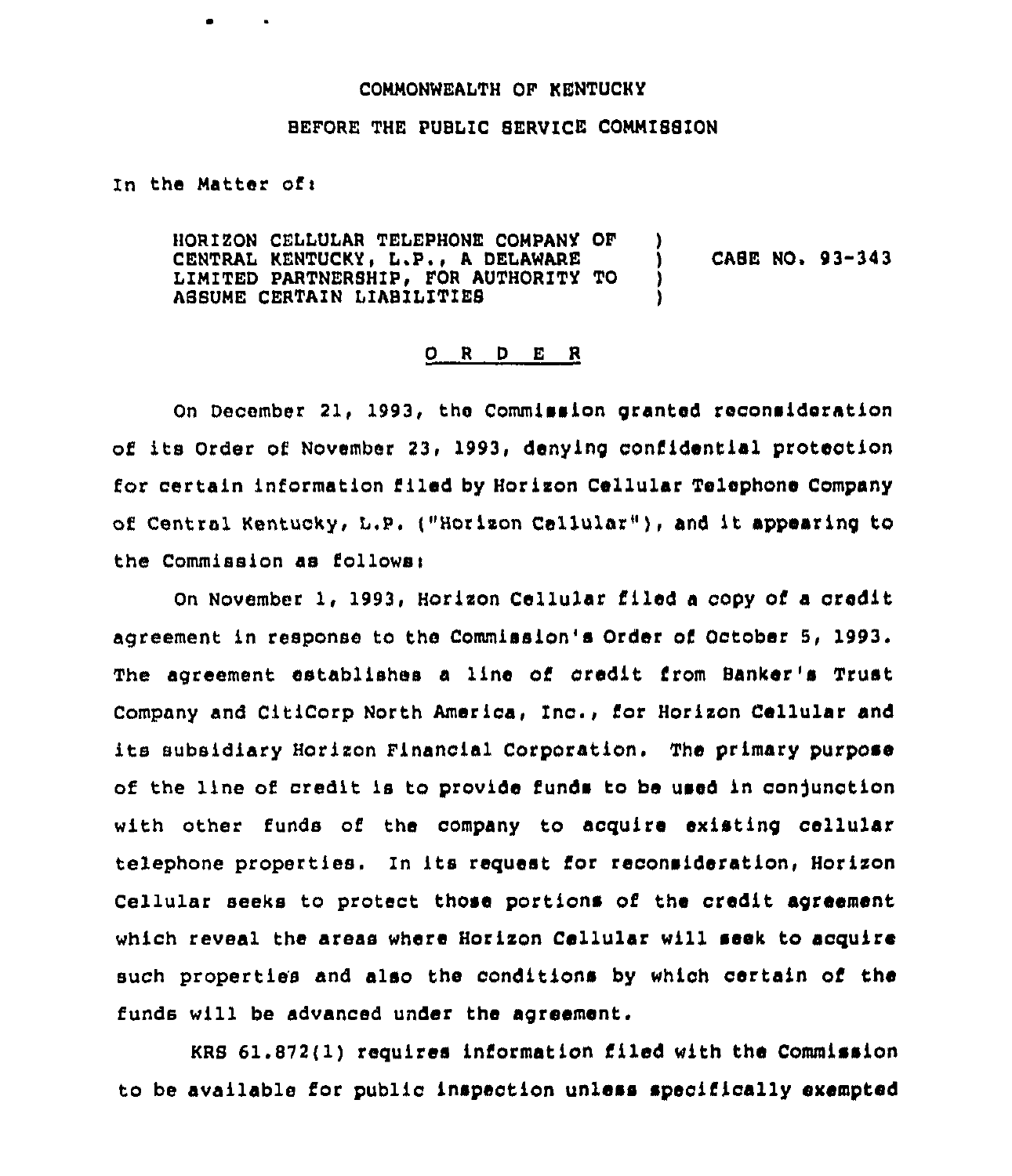by statute. Exemptions from this requirement are provided in KRS 61.878(1). That section of the statute exempts 11 categories of information. One category exempted in subparagraph (c) of that section ia commercial information confidentially disclosed to the Commission. To qualify for that exemption, it must be established that disclosure of the information is likely to cause substantial competitive harm to the party from whom the information was obtained. To satisfy this test, the party claiming confidentiality must demonstrate actual competition and a likelihood of substantial competitive injury if the information is disclosed. Competitive injury occurs when disclosure of the information gives competitors an unfair business advantage.

 $\bullet$ 

Horizon Cellular competes with other cellular telephone companies when it seeks to acquire existing cellular systems. Knowledge of Horizon Cellular's financial capability would have substantial value to those who compete with Horizon Cellular in seeking to acquire any cellular system. Therefore, disclosure of the conditions upon which funds are made available under the credit agreement is likely to cause Horizon Cellular competitive injury and the information should be protected as confidential.

Horizon Cellular also seeks to protect as confidential the geographic areas it has targeted for other cellular systems. However, these geographic areas are so large and the information is so general that disclosure is not likely to cause Horizon Cellular competitive injury. Therefore, protection of that information should be denied.

$$
-2
$$